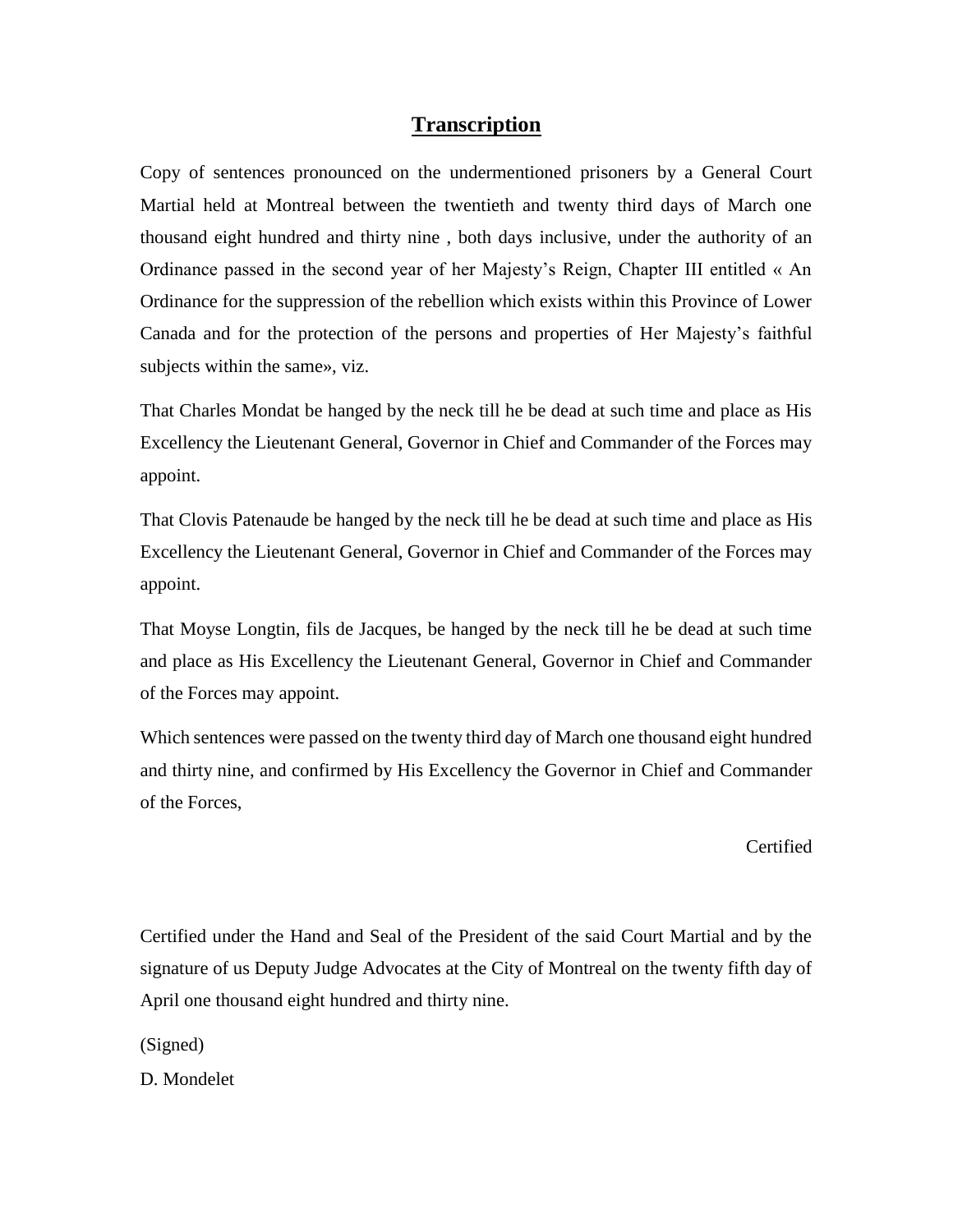Chf D. Day

Gr Muller, Captn. « The Royal » joint severally Deputy Judge Advocate

John Glitherou, Major General President

## $N^0$  12

Copy of Sentences pronounced by a General Court Martial held at Montreal between the twentieth & twenty third days of March one thousand eight hundred thirty nine

Affyled of record in our Office by a Serjeant of the Royal Regiment this twenty sixth day of April 1839 and duly enrolled same day.

(Signed) Monk T. Morrogh

(True copy)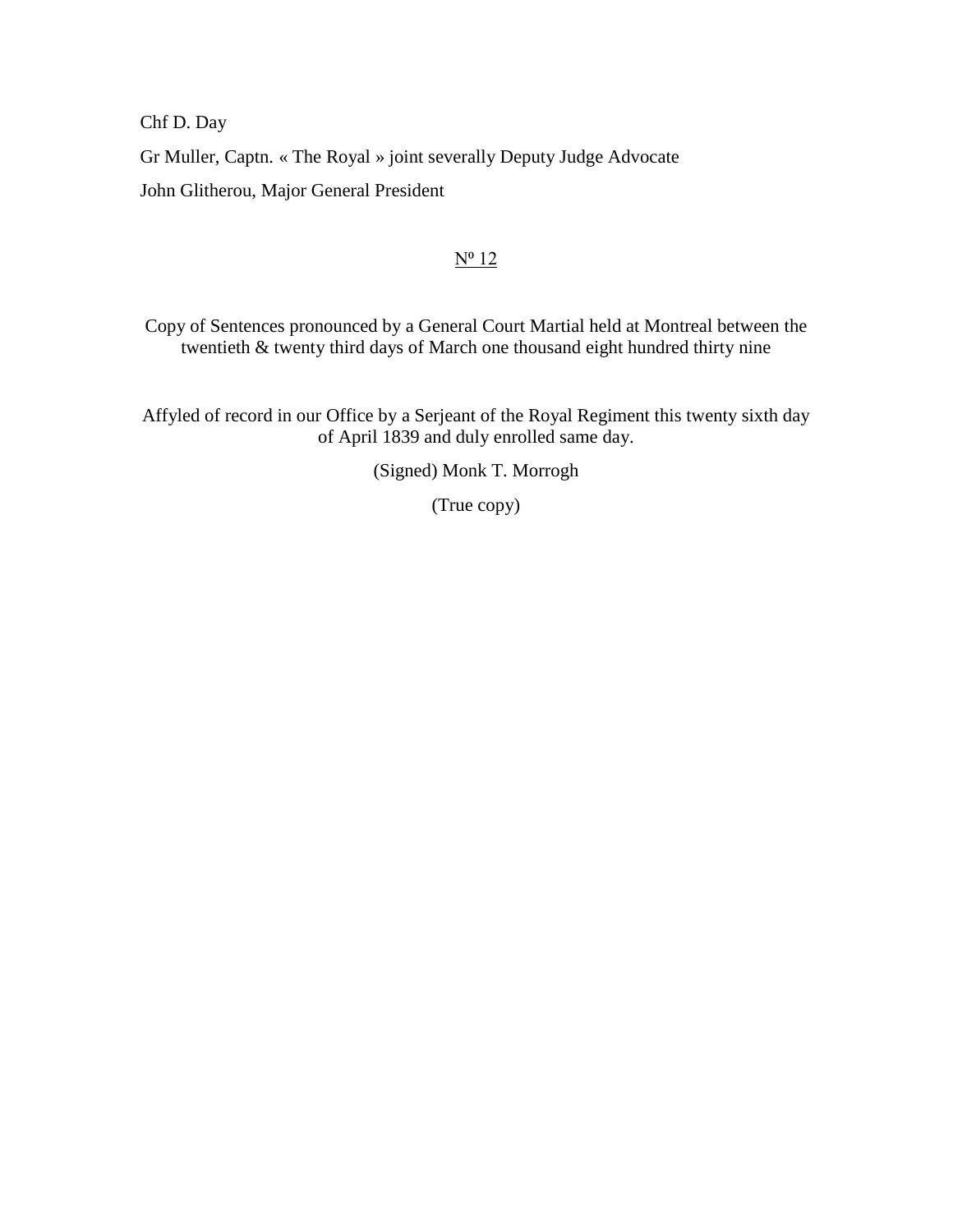## **Traduction**

Copie des sentences prononcées sur les prisonniers mentionnés plus bas lors d'une séance de Cour martiale qui s'est tenue à Montréal entre le 20 et le 23 mars 1839 sous l'autorité d'une ordonnance passée dans la deuxième année du règne de Sa Majesté, chapitre III qui s'intitule « Ordonnance pour la suppression de la rébellion qui existe dans la province du Bas-Canada et pour la protection des personnes et des possessions des sujets fidèles de Sa Majesté ».

Que Charles Montat soit pendu par le cou jusqu'à ce que mort s'ensuive au moment et au lieu décidé par Son Excellence le Lieutenant général, Gouverneur en chef et Commandant des forces.

Que Clovis Patenaude soit pendu par le cou jusqu'à ce que mort s'ensuive au moment et au lieu décidé par Son Excellence le Lieutenant général, Gouverneur en chef et Commandant des forces.

Que Moyse Longtin, fils de Jacques, soit pendu par le cou jusqu'à ce que mort s'ensuive au moment et au lieu décidé par Son Excellence le Lieutenant général, Gouverneur en chef et Commandant des forces armées.

Ces sentences ont été passées le 23 mars 1839 et ont été confirmées par Son Excellence le Lieutenant général, Gouverneur en chef et Commandant des forces armées.

Certifié

Certifié par la main et le sceau du Président de ladite Cour martiale et par la signature des avocats du Deputy Judge à la ville de Montréal le 25 avril 1839.

(Signé)

D. Mondelet

Chf D. Day

Gr Muller, Captn. « The Royal » joint severally Deputy Judge Advocate John Glitherou, Major General President